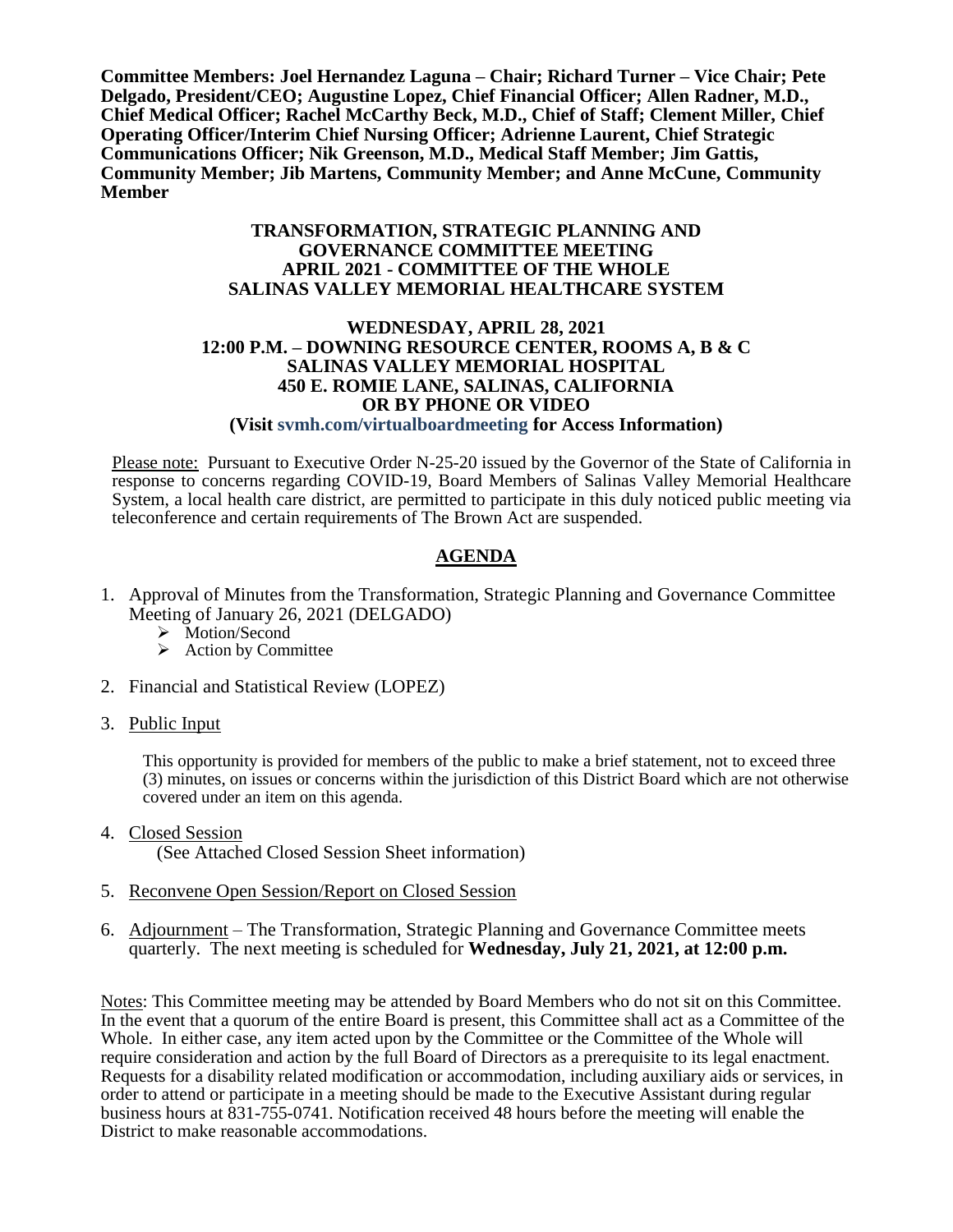The Committee packet is available at the Committee Meeting, at [www.svmh.com,](http://www.svmh.com/) and in the Human Resources Department of the District. All items appearing on the agenda are subject to action by the Committee. Staff and Committee recommendations are subject to change by the Board.

#### **TRANSFORMATION, STRATEGIC PLANNING, AND GOVERNANCE COMMITTEE MEETING OF THE BOARD OF DIRECTORS – COMMITTEE OF THE WHOLE**

#### **AGENDA FOR CLOSED SESSION**

Pursuant to California Government Code Section 54954.2 and 54954.5, the board agenda may describe closed session agenda items as provided below. No legislative body or elected official shall be in violation of Section 54954.2 or 54956 if the closed session items are described in substantial compliance with Section 54954.5 of the Government Code.

#### **CLOSED SESSION AGENDA ITEMS**

#### **[ ] LICENSE/PERMIT DETERMINATION** (Government Code §54956.7)

**Applicant(s)**: (Specify number of applicants)

#### **[ ] CONFERENCE WITH REAL PROPERTY NEGOTIATORS** (Government Code §54956.8)

**Property:** (Specify street address, or if no street address, the parcel number or other unique reference, of the real property under negotiation):

**Agency negotiator:** (Specify names of negotiators attending the closed session):

**Negotiating parties**: (Specify name of party (not agent): Under negotiation: (Specify whether instruction to negotiator will concern price, terms of payment, or both):

#### **[ ] CONFERENCE WITH LEGAL COUNSEL-EXISTING LITIGATION** (Government Code §54956.9(d)(1))

**Name of case:** (Specify by reference to claimant's name, names of parties, case or claim numbers):

, or

**Case name unspecified:** (Specify whether disclosure would jeopardize service of process or existing settlement negotiations):

#### **[ ] CONFERENCE WITH LEGAL COUNSEL-ANTICIPATED LITIGATION** (Government Code §54956.9)

Significant exposure to litigation pursuant to Section  $54956.9(d)(2)$  or (3) (Number of potential cases):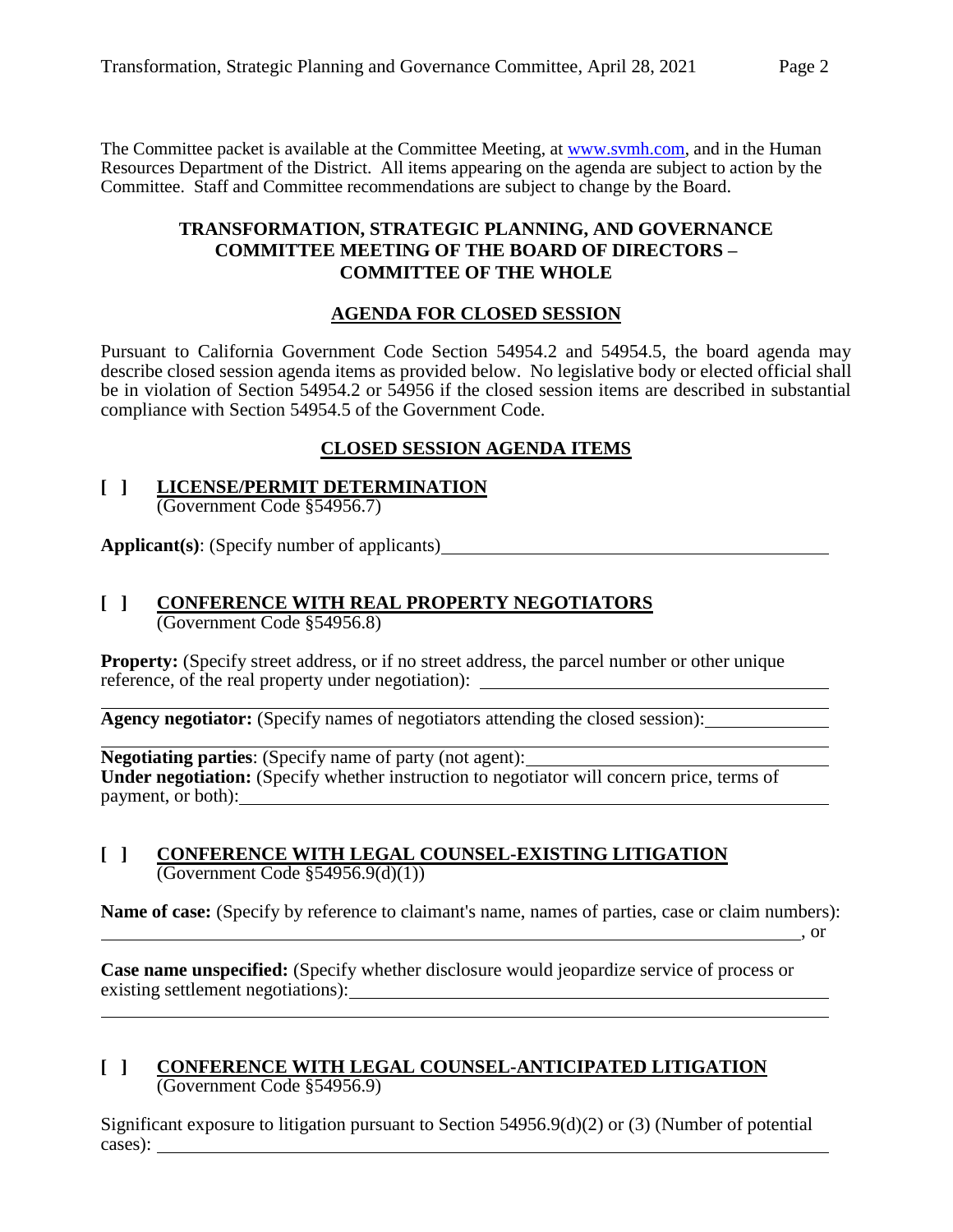Additional information required pursuant to Section 54956.9(e):

Initiation of litigation pursuant to Section 54956.9(d)(4) (Number of potential cases):

## **[ ] LIABILITY CLAIMS**

(Government Code §54956.95)

**Claimant:** (Specify name unless unspecified pursuant to Section 54961):

**Agency claimed against**: (Specify name):

#### **[ ] THREAT TO PUBLIC SERVICES OR FACILITIES** (Government Code §54957)

**Consultation with:** (Specify name of law enforcement agency and title of officer):

#### **[ ] PUBLIC EMPLOYEE APPOINTMENT** (Government Code §54957)

**Title**: (Specify description of position to be filled):

# **[ ] PUBLIC EMPLOYMENT**

(Government Code §54957)

**Title:** (Specify description of position to be filled):

#### **[ ] PUBLIC EMPLOYEE PERFORMANCE EVALUATION** (Government Code §54957)

**Title:** (Specify position title of employee being reviewed):

## **[ ] PUBLIC EMPLOYEE DISCIPLINE/DISMISSAL/RELEASE**

(Government Code §54957)

(No additional information is required in connection with a closed session to consider discipline, dismissal, or release of a public employee. Discipline includes potential reduction of compensation.)